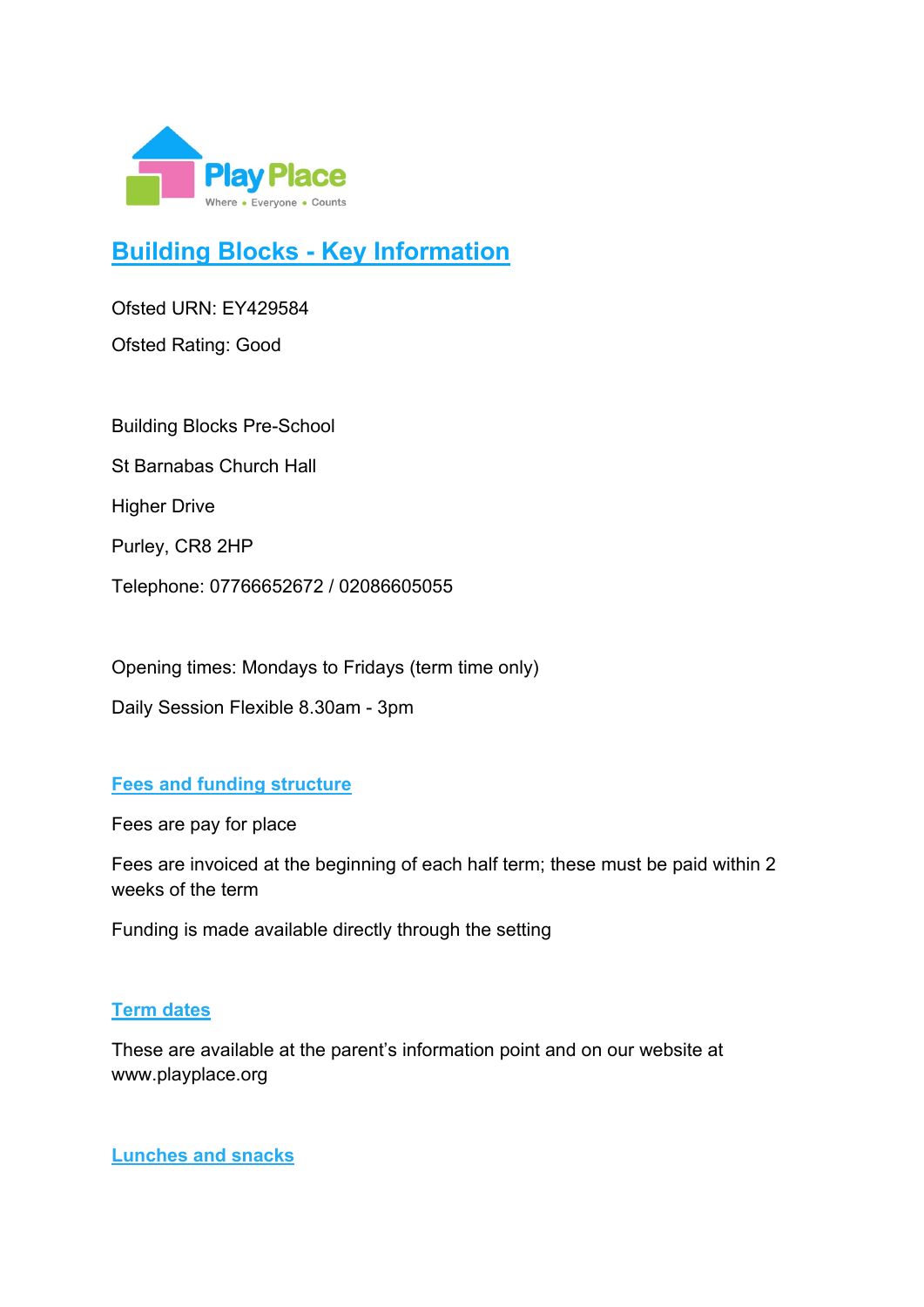Please label your child's lunch box and drinks

Fruit such as grapes and bananas should be cut in half and into small pieces

We have a no nut policy, please be aware that some foods contain hidden nut Ingredients.

We encourage healthy eating

We are happy to discuss dietary needs and requirements

#### **Car parking**

Car parking can become very busy particularly at end of sessions and around 3pm. Please be mindful of this and ensure you leave enough time to allow the collection of your child on time.

### **The early days at Building Blocks**

Staff will be on hand to support you and your child as they start their journey with us. We will be there to help settle your child. There will be opportunity for parents to meet their child's keyworker and have time to share information.

#### **Items to provide**

A photograph of your child for their peg

Nappies/pull ups/wipes and creams to be applied

Bottle/beaker/cup for drinking (labelled)

Spare change of clothes (labelled)

Flannel and sleep sheet/blanket (labelled where required)

Seasonal- sun hats and lotions/welly boots coats gloves ( labelled)

Jacket/cardigan/fleece for daily use to wear for outdoor play (labelled)

#### **Safeguarding**